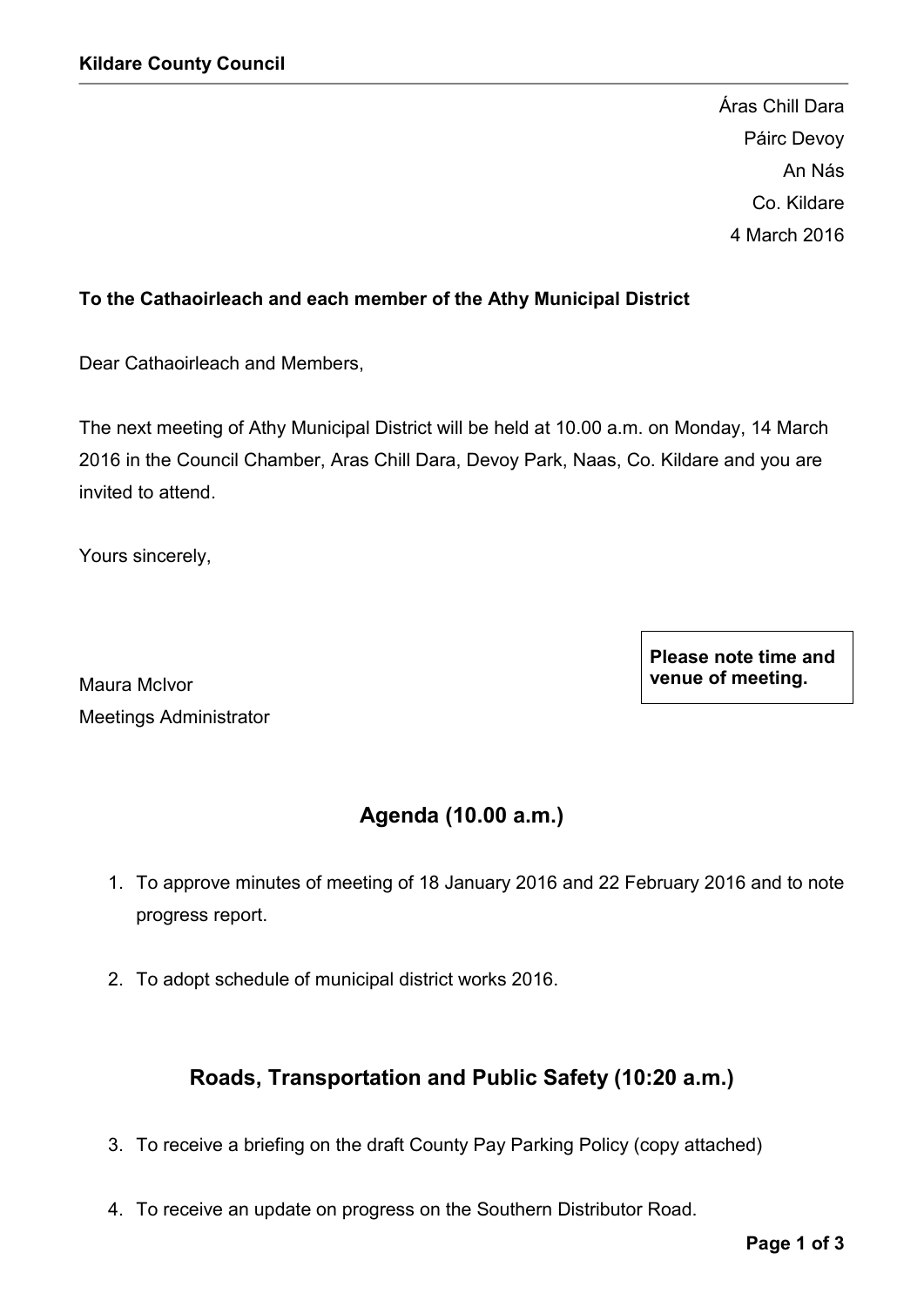## **Motions**

## 5. Councillor Redmond

That the Council perform a yearly walk-through of housing estates taken in charge, with public representatives, council administration and residents in the Athy Municipal District.

### 6. Councillor Miley

That the Council move immediately to restore the wall from Thoran Road, Ballitore to the village that is crumbling and do an extensive housing plan for the elderly on lands behind this wall.

#### Questions

## 7. Councillor Redmond

Can the Council install a yellow box at the Doctor's Surgery in Castledermot and secondly outside JM Computers, Athy to help traffic and ambulances?

## 8. Councillor Redmond

Can the Council fix the footpaths on Togher Road, Monasterevin as a matter of urgency?

## Water Services and Environment (10.40 a.m.)

9. To receive an update on the improvements on the sewage network planned for Narraghmore Village.

#### Motion

#### 10.Councillor Miley

That the Council work with Athy Tidy Towns to improve all approach roads to Athy and also in the vicinity of the mini-roundabout on Dublin Road, Athy.